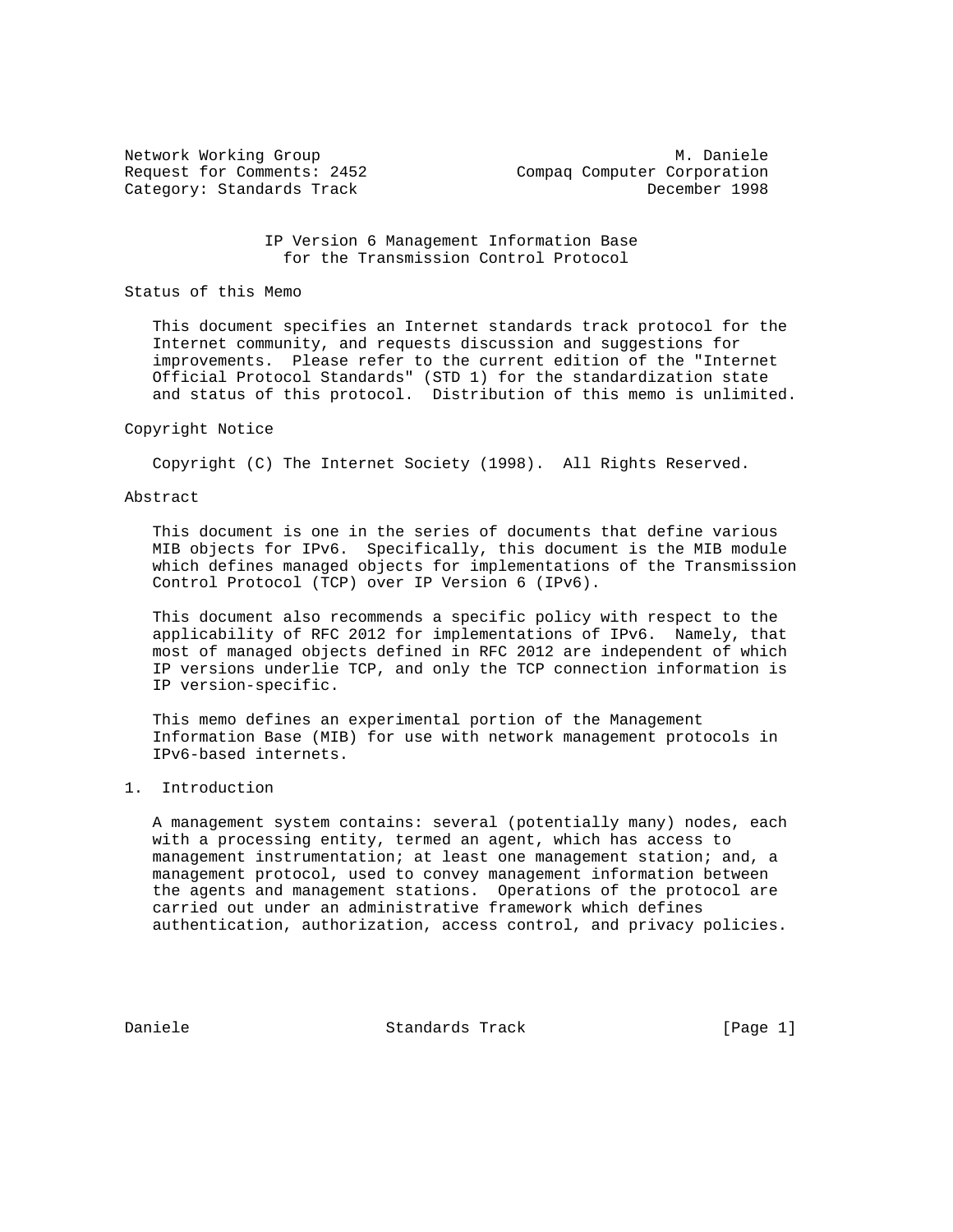Management stations execute management applications which monitor and control managed elements. Managed elements are devices such as hosts, routers, terminal servers, etc., which are monitored and controlled via access to their management information.

 Management information is viewed as a collection of managed objects, residing in a virtual information store, termed the Management Information Base (MIB). Collections of related objects are defined in MIB modules. These modules are written using a subset of OSI's Abstract Syntax Notation One (ASN.1) [1], termed the Structure of Management Information (SMI) [2].

2. Overview

 This document is one in the series of documents that define various MIB objects, and statements of conformance, for IPv6. This document defines the required instrumentation for implementations of TCP over IPv6.

3. Transparency of IP versions to TCP

 The fact that a particular TCP connection uses IPv6 as opposed to IPv4, is largely invisible to a TCP implementation. A "TCPng" did not need to be defined, implementations simply need to support IPv6 addresses.

 As such, the managed objects already defined in [TCP MIB] are sufficient for managing TCP in the presence of IPv6. These objects are equally applicable whether the managed node supports IPv4 only, IPv6 only, or both IPv4 and IPv6.

 For example, tcpActiveOpens counts "The number of times TCP connections have made a direct transition to the SYN-SENT state from the CLOSED state", regardless of which version of IP is used between the connection endpoints.

 Stated differently, TCP implementations don't need separate counters for IPv4 and for IPv6.

4. Representing TCP Connections

 The exception to the statements in section 3 is the tcpConnTable. Since IPv6 addresses cannot be represented with the IpAddress syntax, not all TCP connections can be represented in the tcpConnTable defined in [TCP MIB].

Daniele Standards Track [Page 2]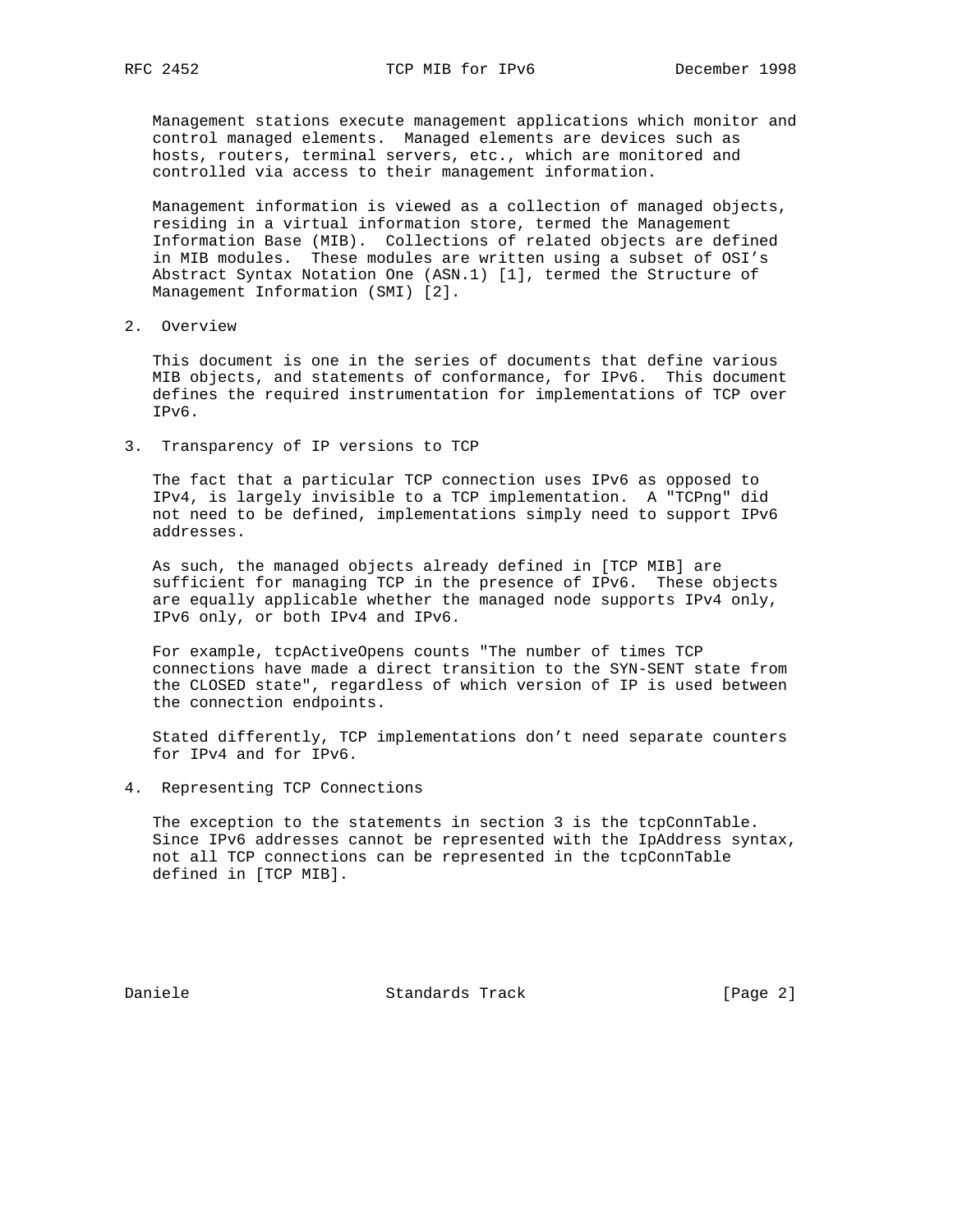This memo defines a new, separate table to represent only those TCP connections between IPv6 endpoints. TCP connections between IPv4 endpoints continue to be represented in tcpConnTable [TCP MIB]. (It is not possible to establish a TCP connection between an IPv4 endpoint and an IPv6 endpoint.)

 A different approach would have been to define a new table to represent all TCP connections regardless of IP version. This would require changes to [TCP MIB] and hence to existing (IPv4-only) TCP implementations. The approach suggested in this memo has the advantage of leaving IPv4-only implementations intact.

 It is assumed that the objects defined in this memo will eventually be defined in an update to [TCP MIB]. For this reason, the module identity is assigned under the experimental portion of the MIB.

5. Conformance

 This memo contains conformance statements to define conformance to this MIB for TCP over IPv6 implementations.

6. Definitions

IPV6-TCP-MIB DEFINITIONS ::= BEGIN

#### IMPORTS

| MODULE-COMPLIANCE, OBJECT-GROUP | FROM SNMPv2-CONF |
|---------------------------------|------------------|
| MODULE-IDENTITY, OBJECT-TYPE,   |                  |
| mib-2, experimental             | FROM SNMPv2-SMI  |
| Ipv6Address, Ipv6IfIndexOrZero  | FROM IPV6-TC;    |

ipv6TcpMIB MODULE-IDENTITY LAST-UPDATED "9801290000Z" ORGANIZATION "IETF IPv6 MIB Working Group" CONTACT-INFO

Mike Daniele

 Postal: Compaq Computer Corporation 110 Spitbrook Rd Nashua, NH 03062. **US** *US* 

 Phone: +1 603 884 1423 Email: daniele@zk3.dec.com" DESCRIPTION "The MIB module for entities implementing TCP over IPv6."  $::=$  { experimental 86 }

Daniele Standards Track [Page 3]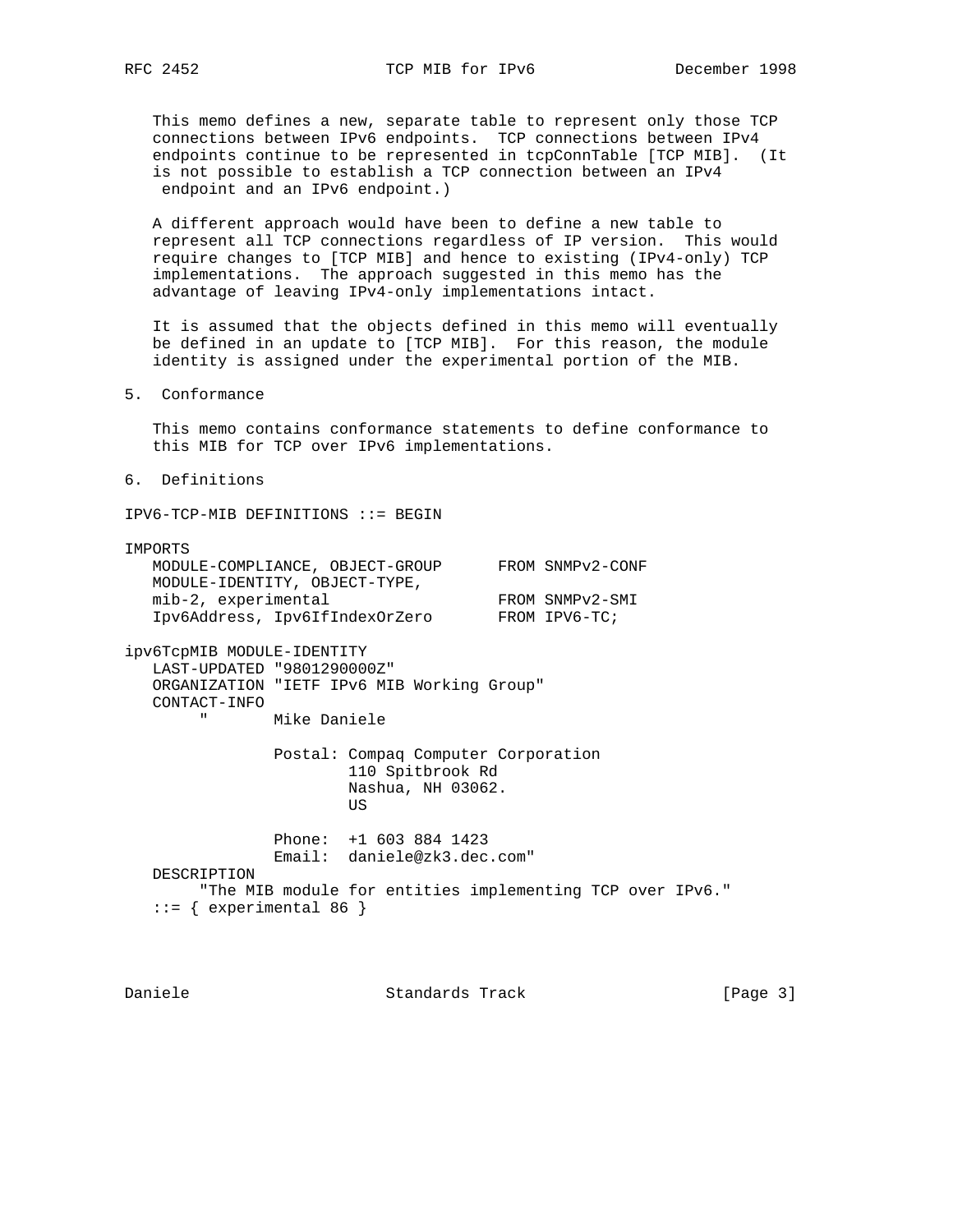RFC 2452 TCP MIB for IPv6 December 1998

-- objects specific to TCP for IPv6 tcp OBJECT IDENTIFIER  $:= \{ \text{min-2 6 } \}$ -- the TCP over IPv6 Connection table -- This connection table contains information about this -- entity's existing TCP connections between IPv6 endpoints. -- Only connections between IPv6 addresses are contained in -- this table. This entity's connections between IPv4 -- endpoints are contained in tcpConnTable. ipv6TcpConnTable OBJECT-TYPE SYNTAX SEQUENCE OF Ipv6TcpConnEntry MAX-ACCESS not-accessible STATUS current DESCRIPTION "A table containing TCP connection-specific information, for only those connections whose endpoints are IPv6 addresses."  $::=$  { tcp 16 } ipv6TcpConnEntry OBJECT-TYPE SYNTAX Ipv6TcpConnEntry MAX-ACCESS not-accessible STATUS current DESCRIPTION "A conceptual row of the ipv6TcpConnTable containing information about a particular current TCP connection. Each row of this table is transient, in that it ceases to exist when (or soon after) the connection makes the transition to the CLOSED state. Note that conceptual rows in this table require an additional index object compared to tcpConnTable, since IPv6 addresses are not guaranteed to be unique on the managed node." INDEX { ipv6TcpConnLocalAddress, ipv6TcpConnLocalPort, ipv6TcpConnRemAddress, ipv6TcpConnRemPort, ipv6TcpConnIfIndex } ::= { ipv6TcpConnTable 1 } Ipv6TcpConnEntry ::= SEQUENCE { ipv6TcpConnLocalAddress Ipv6Address, ipv6TcpConnLocalPort INTEGER (0..65535), ipv6TcpConnRemAddress Ipv6Address, ipv6TcpConnRemPort INTEGER (0..65535), ipv6TcpConnIfIndex Ipv6IfIndexOrZero,

Daniele Chamber Standards Track (Page 4)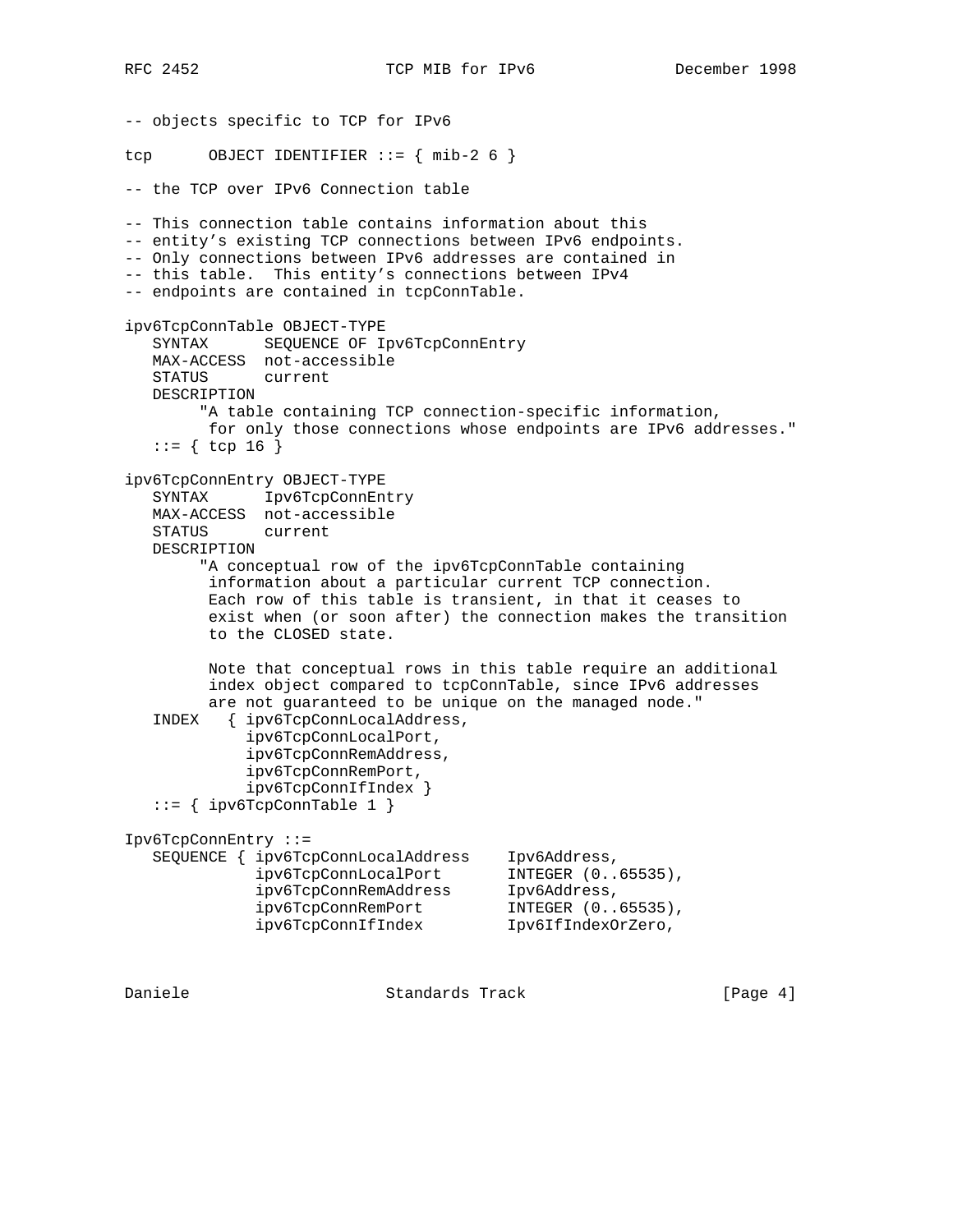```
 ipv6TcpConnState INTEGER }
ipv6TcpConnLocalAddress OBJECT-TYPE
    SYNTAX Ipv6Address
    MAX-ACCESS not-accessible
   STATUS current
   DESCRIPTION
         "The local IPv6 address for this TCP connection. In
         the case of a connection in the listen state which
         is willing to accept connections for any IPv6
         address associated with the managed node, the value
         ::0 is used."
    ::= { ipv6TcpConnEntry 1 }
ipv6TcpConnLocalPort OBJECT-TYPE
    SYNTAX INTEGER (0..65535)
    MAX-ACCESS not-accessible
    STATUS current
   DESCRIPTION
        "The local port number for this TCP connection."
    ::= { ipv6TcpConnEntry 2 }
ipv6TcpConnRemAddress OBJECT-TYPE
    SYNTAX Ipv6Address
   MAX-ACCESS not-accessible
   STATUS current
   DESCRIPTION
         "The remote IPv6 address for this TCP connection."
    ::= { ipv6TcpConnEntry 3 }
ipv6TcpConnRemPort OBJECT-TYPE
    SYNTAX INTEGER (0..65535)
   MAX-ACCESS not-accessible
   STATUS current
   DESCRIPTION
         "The remote port number for this TCP connection."
    ::= { ipv6TcpConnEntry 4 }
ipv6TcpConnIfIndex OBJECT-TYPE
    SYNTAX Ipv6IfIndexOrZero
   MAX-ACCESS not-accessible
   STATUS current
   DESCRIPTION
         "An index object used to disambiguate conceptual rows in
         the table, since the connection 4-tuple may not be unique.
         If the connection's remote address (ipv6TcpConnRemAddress)
         is a link-local address and the connection's local address
```
Daniele Standards Track [Page 5]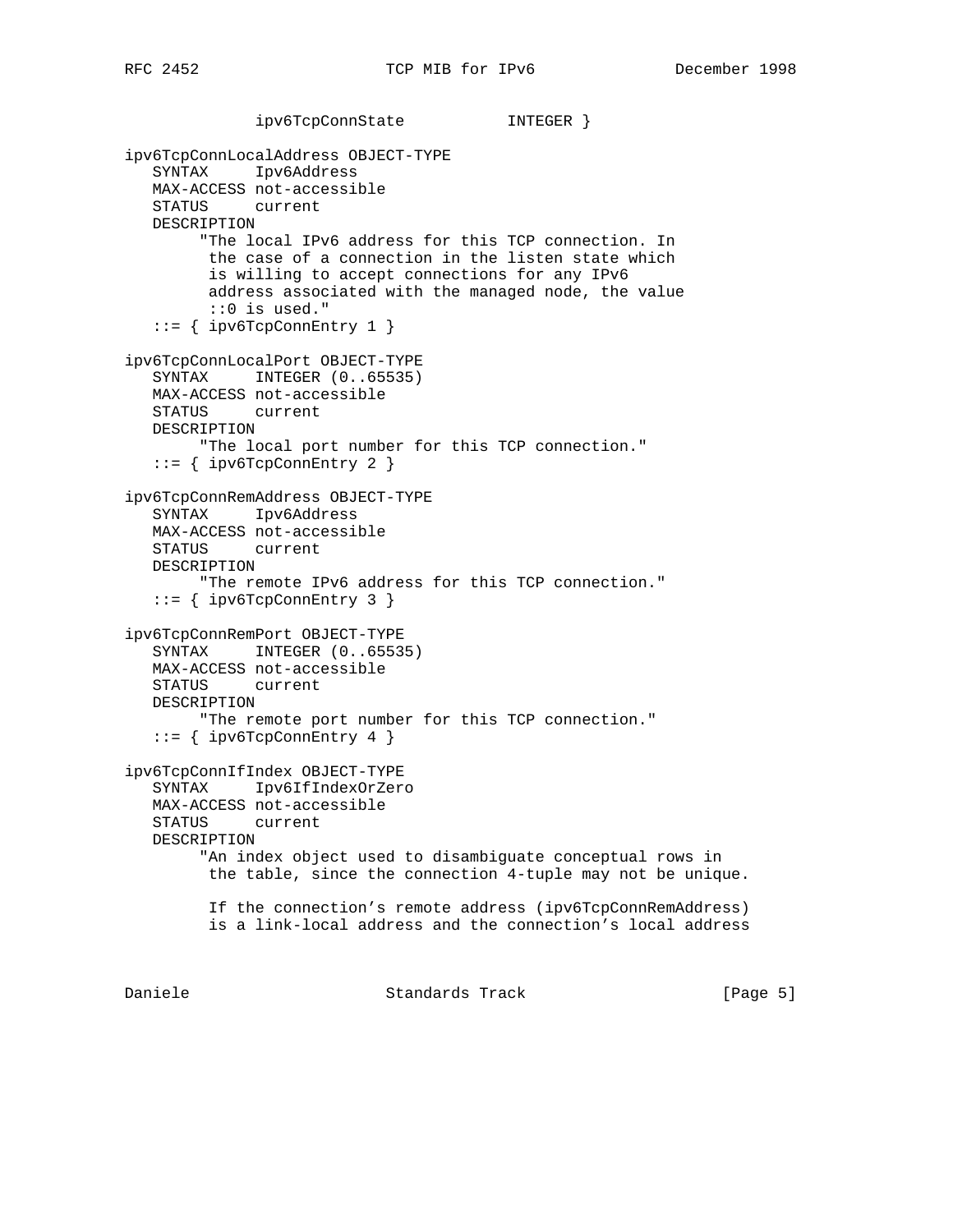(ipv6TcpConnLocalAddress) is not a link-local address, this object identifies a local interface on the same link as the connection's remote link-local address.

 Otherwise, this object identifies the local interface that is associated with the ipv6TcpConnLocalAddress for this TCP connection. If such a local interface cannot be determined, this object should take on the value 0. (A possible example of this would be if the value of  $ipv6TcpConnLocalAddress$  is  $::0.)$ 

 The interface identified by a particular non-0 value of this index is the same interface as identified by the same value of ipv6IfIndex.

 The value of this object must remain constant during the life of the TCP connection."  $::=$  { ipv6TcpConnEntry 5 }

```
ipv6TcpConnState OBJECT-TYPE
    SYNTAX INTEGER {
        closed(1),
         listen(2),
         synSent(3),
         synReceived(4),
         established(5),
         finWait1(6),
         finWait2(7),
         closeWait(8),
         lastAck(9),
         closing(10),
         timeWait(11),
         deleteTCB(12) }
    MAX-ACCESS read-write
    STATUS current
    DESCRIPTION
         "The state of this TCP connection.
```
 The only value which may be set by a management station is deleteTCB(12). Accordingly, it is appropriate for an agent to return an error response ('badValue' for SNMPv1, 'wrongValue' for SNMPv2) if a management station attempts to set this object to any other value.

 If a management station sets this object to the value deleteTCB(12), then this has the effect of deleting the TCB (as defined in RFC 793) of the corresponding connection on the managed node, resulting in immediate termination of the connection.

Daniele **Standards Track** [Page 6]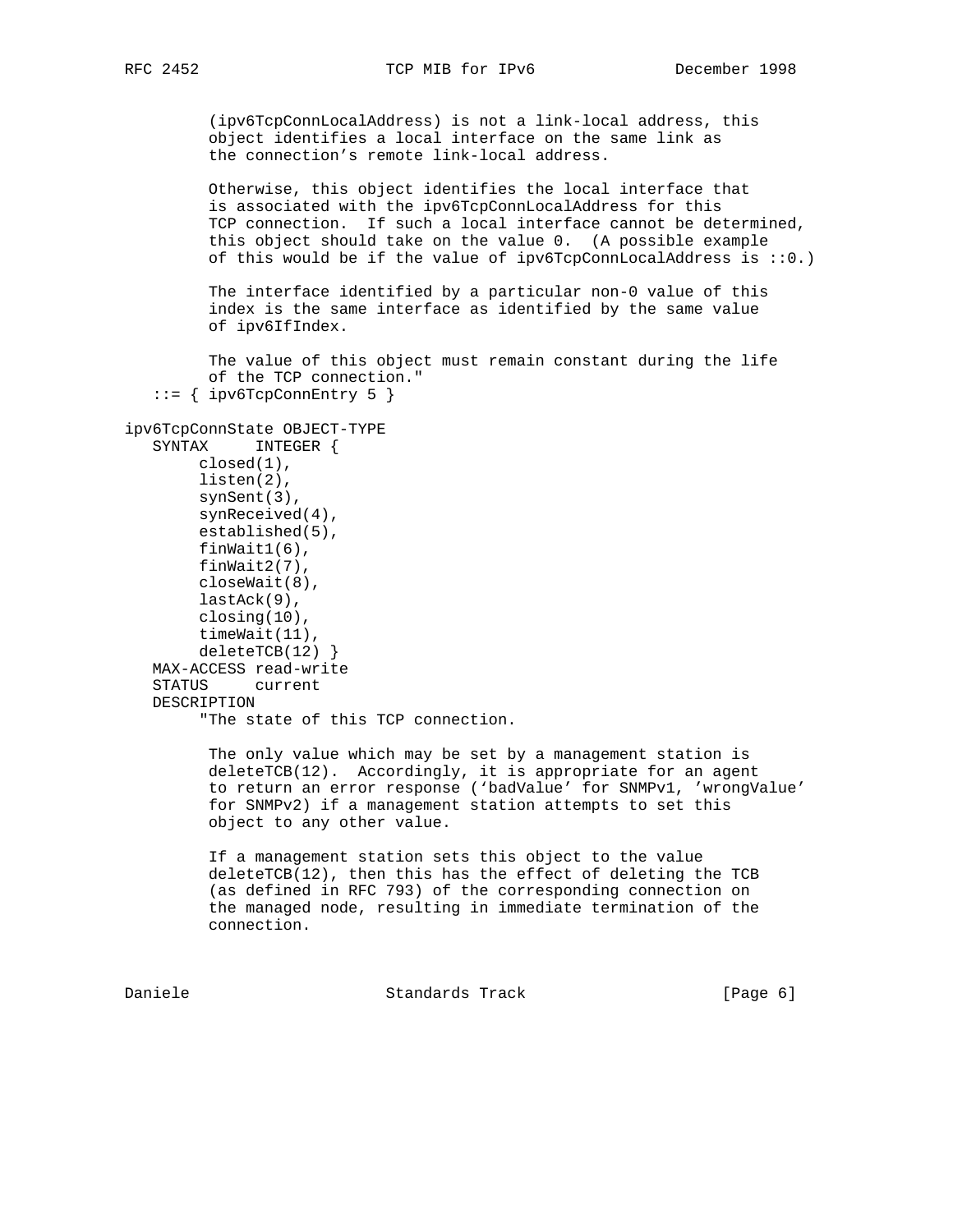```
 As an implementation-specific option, a RST segment may be
          sent from the managed node to the other TCP endpoint (note
          however that RST segments are not sent reliably)."
   ::= { ipv6TcpConnEntry 6 }
--
-- conformance information
--ipv6TcpConformance OBJECT IDENTIFIER ::= { ipv6TcpMIB 2 }
ipv6TcpCompliances OBJECT IDENTIFIER ::= { ipv6TcpConformance 1 }
ipv6TcpGrows OBJECT IDENTIFIER ::= { ipv6TcpConformance 2 }
-- compliance statements
ipv6TcpCompliance MODULE-COMPLIANCE
   STATUS current
   DESCRIPTION
        "The compliance statement for SNMPv2 entities which
         implement TCP over IPv6."
   MODULE -- this module
   MANDATORY-GROUPS { ipv6TcpGroup }
    ::= { ipv6TcpCompliances 1 }
ipv6TcpGroup OBJECT-GROUP
    OBJECTS { -- these are defined in this module
                -- ipv6TcpConnLocalAddress (not-accessible)
                -- ipv6TcpConnLocalPort (not-accessible)
                -- ipv6TcpConnRemAddress (not-accessible)
                -- ipv6TcpConnRemPort (not-accessible)
                -- ipv6TcpConnIfIndex (not-accessible)
                ipv6TcpConnState }
    STATUS current
   DESCRIPTION
         "The group of objects providing management of
         TCP over IPv6."
   ::= { ipv6TcpGroups 1 }
```
END

Daniele Standards Track [Page 7]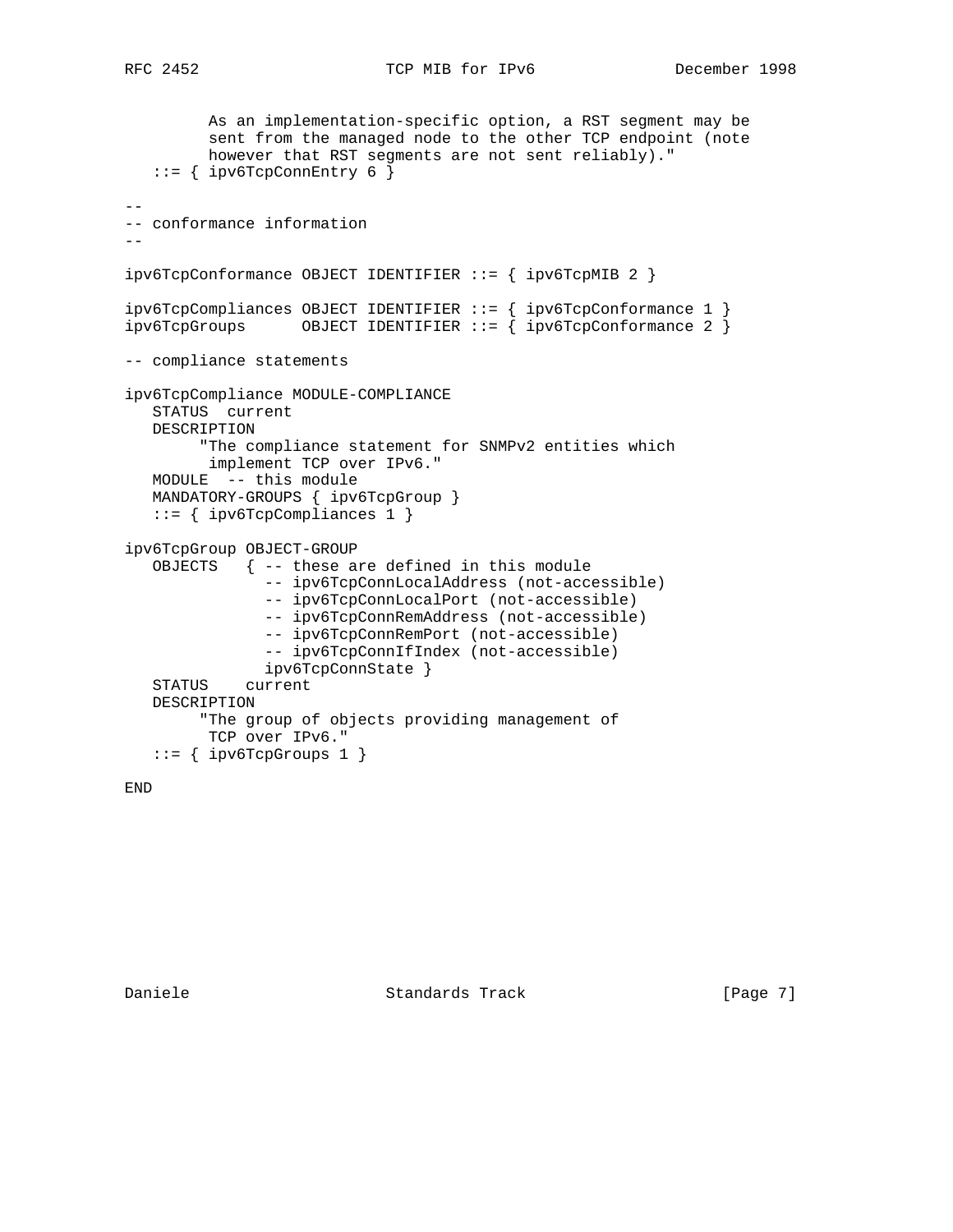7. Acknowledgments

 This memo is a product of the IPng work group, and benefited especially from the contributions of the following working group members:

| Dimitry Haskin    | Bay Networks |
|-------------------|--------------|
| Margaret Forsythe | Epiloque     |
| Tim Hartrick      | Mentat       |
| Frank Solensky    | FTP          |
| Jack McCann       | DEC.         |

# 8. References

- [1] Information processing systems Open Systems Interconnection - Specification of Abstract Syntax Notation One (ASN.1), International Organization for Standardization. International Standard 8824, (December, 1987).
- [2] McCloghrie, K., Editor, "Structure of Management Information for version 2 of the Simple Network Management Protocol (SNMPv2)", RFC 1902, January 1996.
- [TCP MIB] SNMPv2 Working Group, McCloghrie, K., Editor, "SNMPv2 Management Information Base for the Transmission Control Protocol using SMIv2", RFC 2012, November 1996.
- [IPV6 MIB TC] Haskin, D., and S. Onishi, "Management Information Base for IP Version 6: Textual Conventions and General Group", RFC 2465, December 1998.
- [IPV6] Deering, S., and R. Hinden, "Internet Protocol, Version 6 (IPv6) Specification", RFC 2460, December 1998.
- [RFC2274] Blumenthal, U., and B. Wijnen, "The User-Based Security Model for Version 3 of the Simple Network Management Protocol (SNMPv3)", RFC 2274, January 1998.
- [RFC2275] Wijnen, B., Presuhn, R., and K. McCloghrie, "View-based Access Control Model for the Simple Network Management Protocol (SNMP)", RFC 2275, January 1998.
- 9. Security Considerations

 This MIB contains a management object that has a MAX-ACCESS clause of read-write and/or read-create. In particular, it is possible to delete individual TCP control blocks (i.e., connections).

Daniele Chamber Standards Track Chamber (Page 8)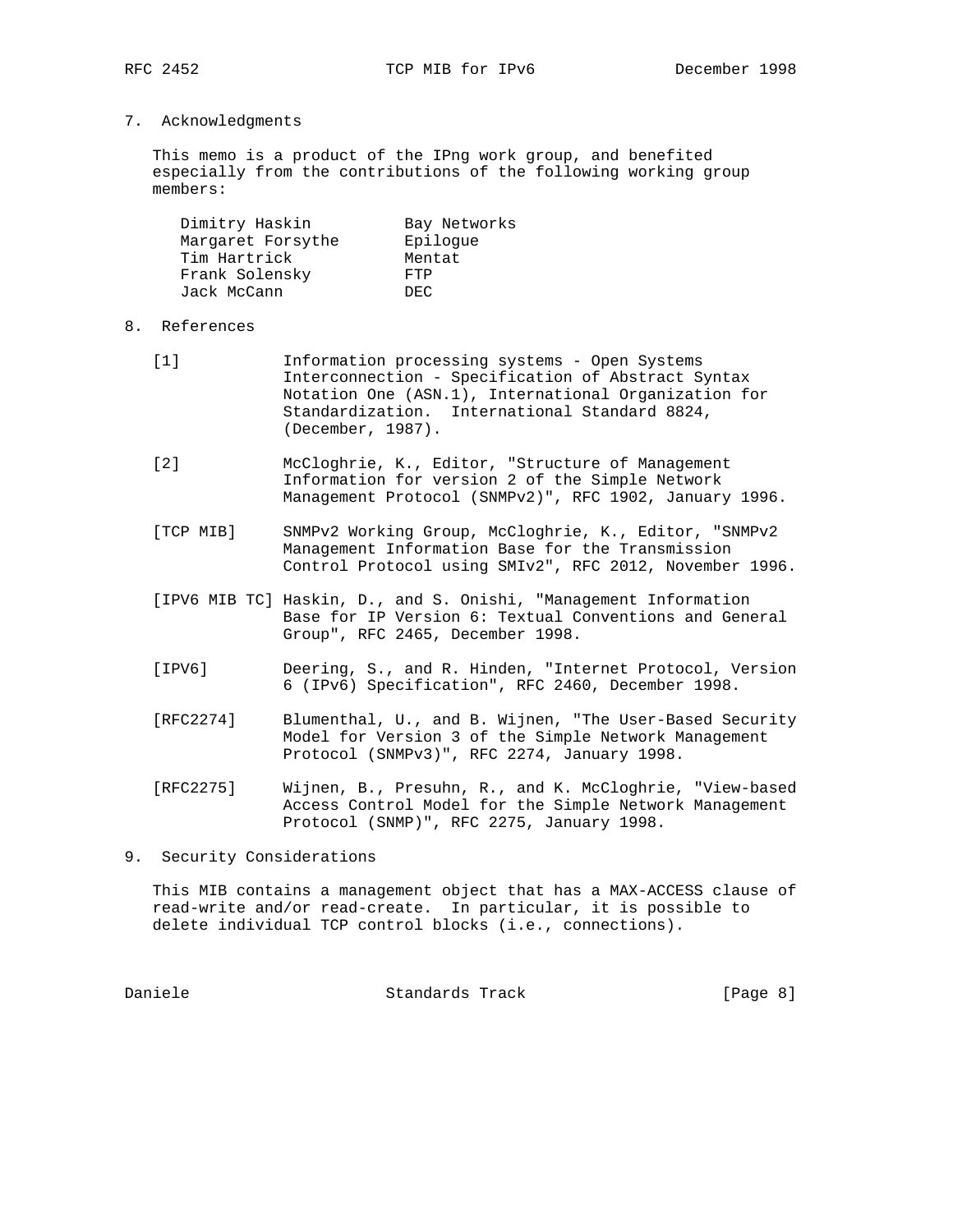Consequently, anyone having the ability to issue a SET on this object can impact the operation of the node.

 There are a number of managed objects in this MIB that may be considered to contain sensitive information in some environments. For example, the MIB identifies the active TCP connections on the node. Although this information might be considered sensitive in some environments (i.e., to identify ports on which to launch denial-of-service or other attacks), there are already other ways of obtaining similar information. For example, sending a random TCP packet to an unused port prompts the generation of a TCP reset message.

 Therefore, it may be important in some environments to control read and/or write access to these objects and possibly to even encrypt the values of these object when sending them over the network via SNMP. Not all versions of SNMP provide features for such a secure environment. SNMPv1 by itself does not provide encryption or strong authentication.

 It is recommended that the implementors consider the security features as provided by the SNMPv3 framework. Specifically, the use of the User-based Security Model [RFC2274] and the View-based Access Control Model [RFC2275] is recommended.

 It is then a customer/user responsibility to ensure that the SNMP entity giving access to an instance of this MIB, is properly configured to give access to those objects only to those principals (users) that have legitimate rights to access them.

10. Author's Address

 Mike Daniele Compaq Computer Corporation 110 Spit Brook Rd Nashua, NH 03062

 Phone: +1-603-884-1423 EMail: daniele@zk3.dec.com

Daniele Standards Track [Page 9]